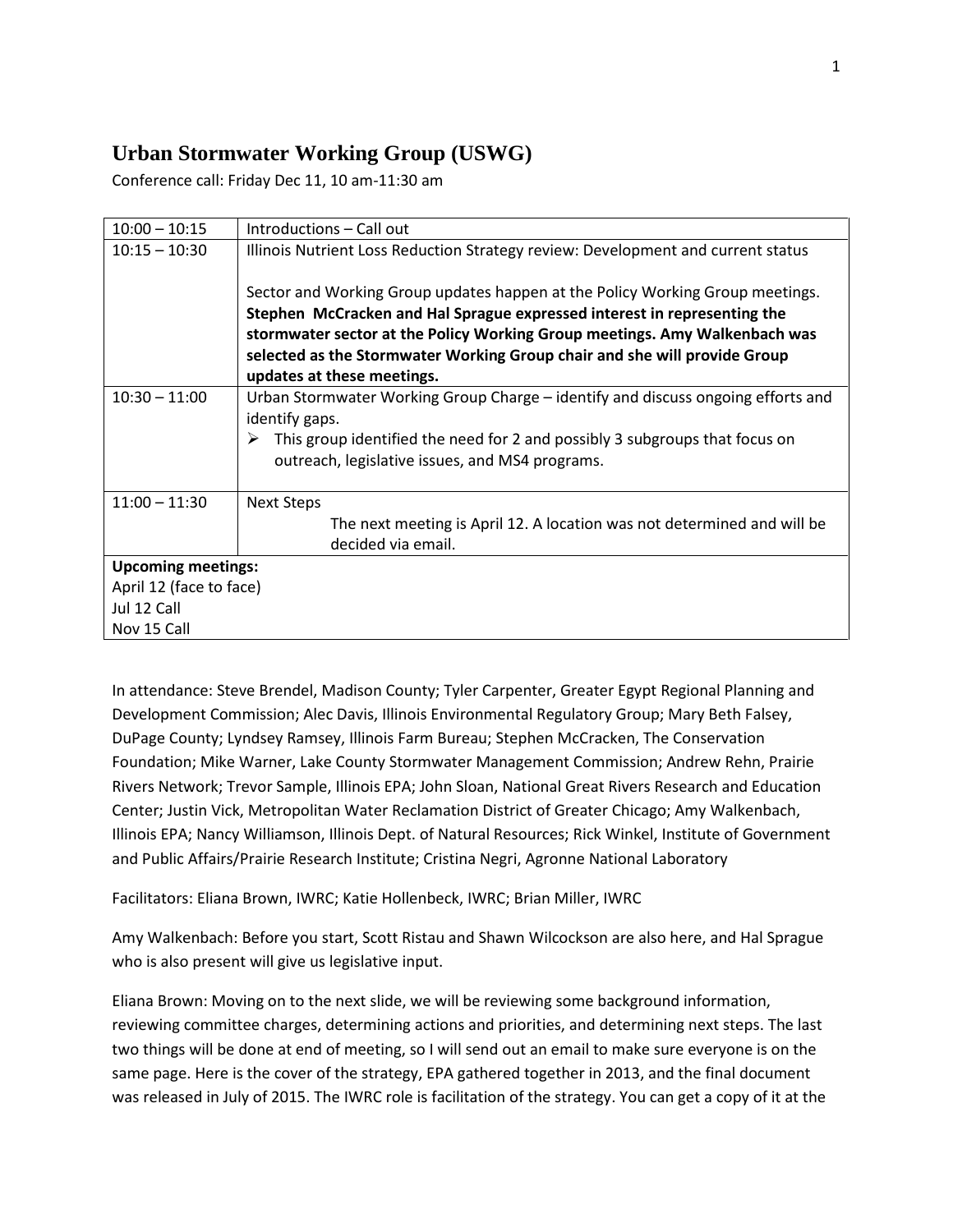URL in my signature block or just google "Illinois nutrient strategy" as a quick way to get to it. Many of you have seen this figure, the science assessment of nutrients leaving state of Illinois. Urban is small in runoff in comparison to other services. But stormwater is important locally. We asked Tyler Carpenter to join us represent the southern part of the state that is not represented as MS4. The next slide shows the seven committees. The Policy Working Group is the steering committee. It includes stakeholders and representatives from several different sectors. The Nutrient Monitoring Council is looking at ways to determine nutrient and nutrient related monitoring in the state. The Nutrient Science Advisory Committee is developing nutrient numeric criteria recommendations in Illinois. The Agriculture Water Quality Partnership Forum is made up of agricultural directors. They are looking at BMPs and outreach. Our group is the Urban Stormwater Working Group and we will discuss our charge shortly. The Point Source Working Group consists of wastewater treatment plant operators and industry professionals. The Performance Benchmark Working Group is coming up with targets to meet 45% reduction target. More about Policy Working Group, it shows sectors identified as stakeholders for the strategy and shows affiliation participation. At meetings, each sector gives summary of implementation activities. At the Policy Working Group meetings, the working groups and forums provide a status update and an implementation report. Would anyone be interested in being a representative on behalf of the Urban Stormwater Working Group?

Stephen McCracken: What does that entail in forms of effort?

Eliana Brown: Two meetings a year.

Hal Sprauge: I could consider that.

Eliana Brown: Next Policy Working Group meetings are set for March 8 and August 30.

Hal Sprauge: Are these meetings face to face?

Eliana Brown: Yes, face to face. They take place in Springfield and Champaign. So Hal is considering it and Steve, are you considering it?

Stephen McCracken: I am considering it.

Amy Walkenbach: Anyone who is interested, we can set up a conference call and talk about responsibility.

Eliana Brown: Shoot me an email if anyone is interested at [brown12@illinois.edu.](mailto:brown12@illinois.edu) Other groups have a chair and I think it's good to have one also if we want it. Is that something that we would like to do?

Amy Walkenbach: If no one wants to serve as a chair, I have been in that role and would continue serving in the role but would be willing to pass it along.

Eliana Brown: Some responsibilities may include setting up presentations and calls.

Amy Walkenbach: The sector representative will speak more as an advocate, as the EPA cannot be an advocate.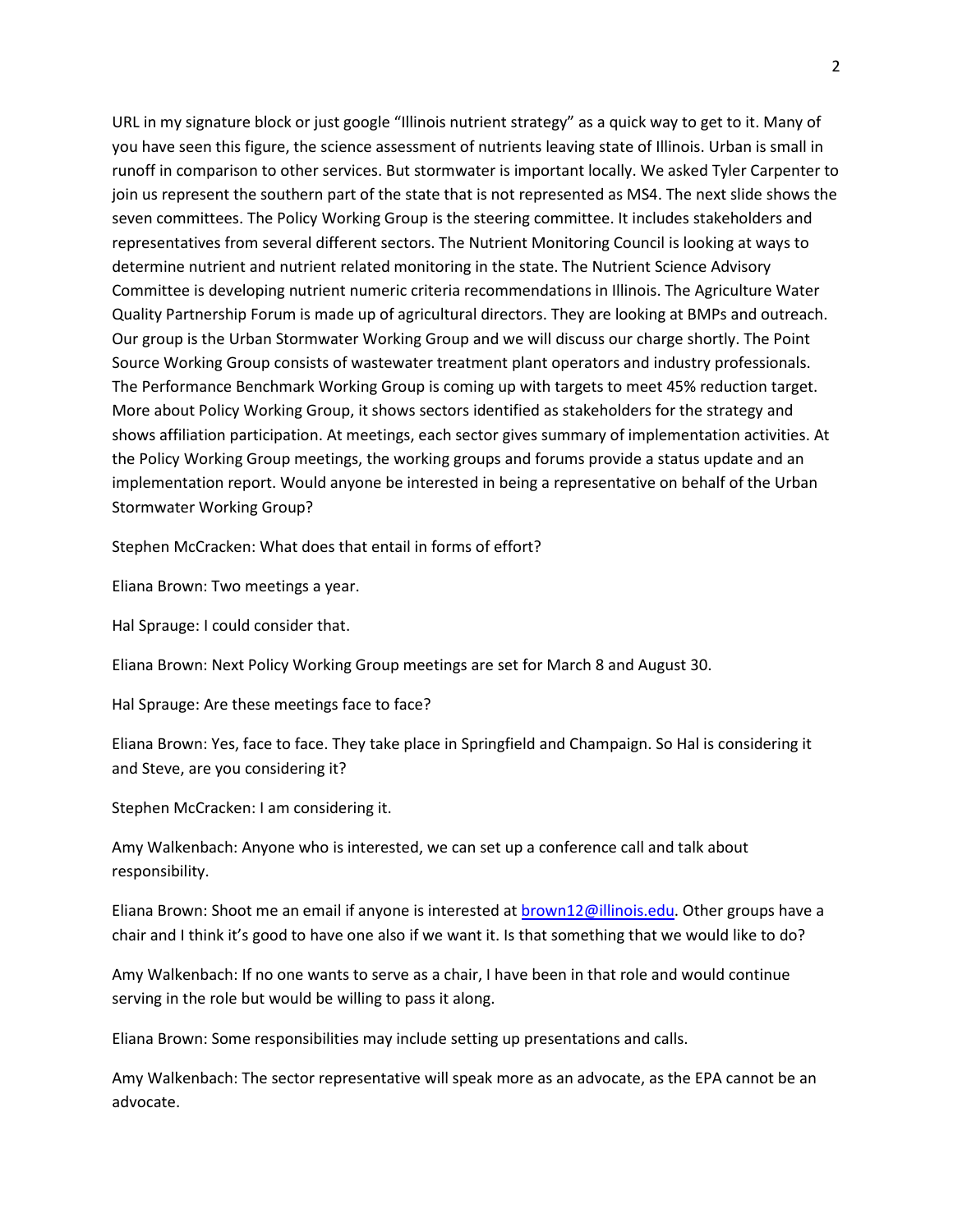Eliana Brown: Is there anyone that would be willing to serve as co-chair?

Amy Walkenbach: We can give people a chance to think about it and not speak up in front of everyone.

Eliana Brown: So similarly, if you have an interest in chair or representative, send me an email.

Mary Beth Falsey: This is my first call, so I wanted to find out a little bit more about this meeting and what it entails before committing to anything.

Eliana Brown: We can inform more before decisions are made. These are conclusions from the initial group that was looking at stormwater. Another conclusion, is that reducing volume reduces nutrient load so green infrastructure is something to look at. Another change to improve is funding, legislative initiatives, and MS4 permit requirements. Circling back to MS4 permit requirements, Amy Walkenbach, will you be providing update to permit status?

Amy Walkenbach: Yes, I can do that. Jeff Hutton was going to be here but was called into another meeting. The permit expired March 31, 2014. Public notice went out and we received numerous comments. Since July, we have been working to address them. Major comments regarded the monitoring aspect of the new permit. The MS4 permit is almost completed and there is a multitude of monitoring options. Jeff Hutton has it available and you can contact him if you want a copy. The expectation is that the new permit which will be finalized is expected to be out before Christmas. Jeff will be retiring from the agency December 31, so if anyone is interested, send him an email quickly.

Eliana Brown: Can you provide his email address?

Amy Walkenbach: You can look at Eliana Brown's email and look for Jeff Hutton's address there.

Stephen McCracken: [Jeff.Hutton@illinois.gov](mailto:Jeff.Hutton@illinois.gov)

Eliana Brown: Other questions?

Stephen McCracken: Anything in that permit related to phosphorus and nitrogen?

Amy Walkenbach: I cannot be certain.

Mike Warner: The newly formed watershed workgroup went over the draft permit and it had a section about chlorides and I wondering if there were any changes?

Amy Walkenbach: I cannot be certain since I'm out of loop. You should ask Jeff.

Hal Sprauge: Who will take over for Jeff?

Amy Walkenbach: No one has been identified for stepping into his shoes; all requests would go to Al Keller.

Eliana Brown: On this slide is the committee charge. We will be looking at the first two charges, to explore funding and develop plans. Hal, can you talk us through that?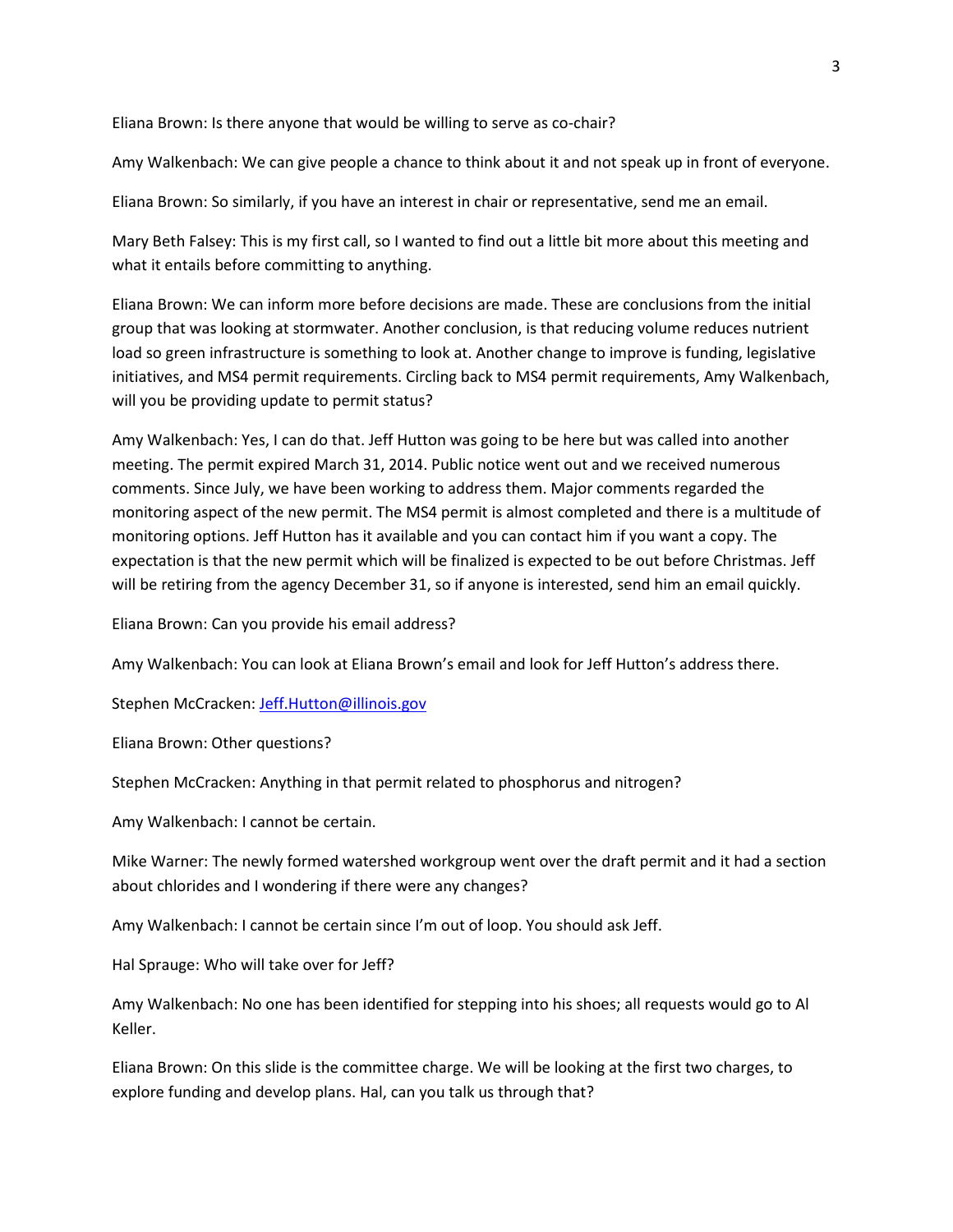Hal Sprauge: We put together a list of some bills presented in legislature last year. I also want to suggest additional things. Before going to the Urban Flooding Awareness Act, you might want to take a note or two. Last session, there was a bill that dealt with liability of local governments as a result of floods and public entities were not responsible for floods. Local farmers sued after 2013. That kind of thing is thought about but died. Senator Hane dealt with taxes to go toward flooding. But the question remains on how to fund this? Use of local and county taxes. So far, it has not passed to change that. There was a bill to deal with disclosure when selling homes and residential sellers to make buyers aware of flooding. The bill was an amendment to have property owners to have an inspection of sewer lines and the bill had a lot of activity and it passed partially. It eventually didn't go anywhere but we might see it again. Representative Martwick introduced a bill for property owners who install a retention basin, for them to receive some sort of tax exemption. I wanted to expand it, as it was vague, and I was hoping for green infrastructure. Representative Fortner supported a flooding fund and Director Bonnett (IEPA) and the DNR were to work on it and the federal bill, and it expanded the Clean Water State Revolving Fund to stormwater and funding so that took care of it and that bill didn't go anywhere. So not associated with that, a bill in the state to make changes to Revolving Fund regulations and the bill passed in the House and is now assigned to Senate and Illinois EPA needs that to expand the authority. Does anyone know where that went? I will try to find out. The next issue is stormwater fees, working at a county level to adopt stormwater fees to fund programs. We have gotten DuPage and Peoria as a pilot for other counties to model after. DuPage is developing stormwater fees and Peoria is watching. Neither bill for revoking fees passed. We should continue to support the counties to reduce stormwater at county level. There is lots of authority already for the counties to do this.

Mike Warner: There was a good presentation from Brad Winters on the Urban Flooding Awareness Act report. The #1 recommendation is not confined to the collar county area. It recommended that all counties in the state be given authority to enact stormwater utility fees. However, it was rolled out when budget crisis hit and got buried. We can strengthen the ability for counties that don't have legislation to get it. It was a good effort.

Hal Sprauge: What I saw was just that can we make sure counties have authority to develop commissions. Two sets of legislation. Required commissions and allowed commissions. Allowing, then, is that what you are suggesting?

## Mike Warner: Yes.

Hal Sprauge: It is much more difficult to have a requirement than just allowing them to. There are 33 recommendations on page 78 of the report. The first 15 are for state legislature and haven't made a complete list, but we should all look at the recommendations. Some agencies in Illinois are giving clear authority to municipalities and counties and maybe we have two, one for stormwater fees and one to authority to set up commissions. There is an issue on the flooding side and I hope people see the connection between flooding and water quality. There is a lack of public awareness for stormwater and flooding. It is hard to get the public engaged about water quality and flooding when they don't see the flooding in their backyard. Engaging people about green infrastructure on joint water quality and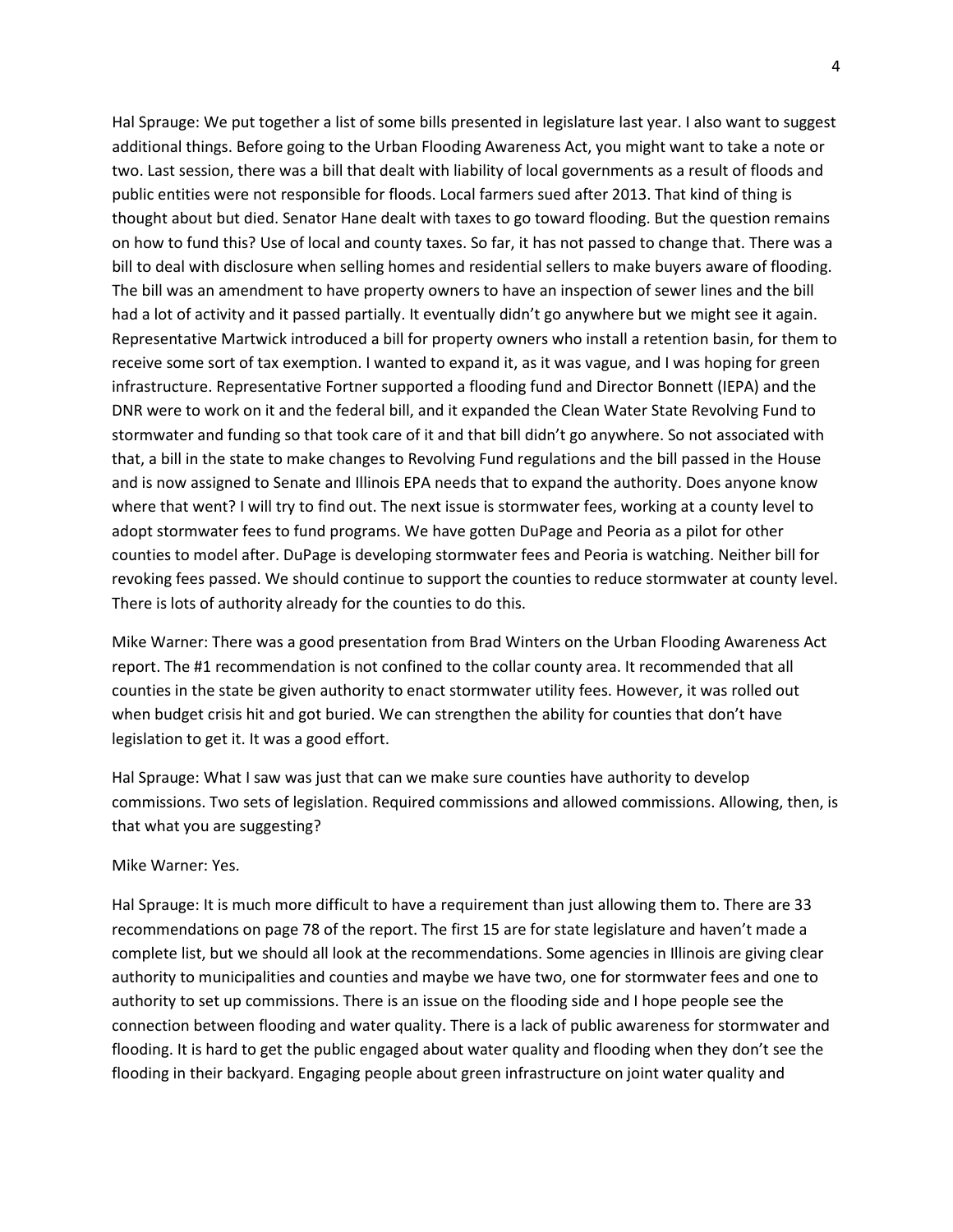flooding may get more traction. In terms of water quality, the study on flooding, so Eliana Brown and Amy Walkenbach, do you want to talk about flooding initiatives? Or keep to water quality?

Eliana Brown: Thank you Hal, I have a question, I'm not sure we should go ahead and talk about gaps, maybe we need a subcommittee that focuses on how that is needed, so just jump in and tackle it now?

Amy Walkenbach: We have 40 minutes and we are not going to figure out which legislative needs we have in that time. We can explain what has happened and what we would like to see in the future. As a state agency, we are less than able to be an advocate, so a subcommittee would be useful to bring ideas.

Hal Sprauge: A subcommittee would be a good idea. It will take some effort. The issue is that we have an MS4 permit and we are about to adopt another and add a few more things to it. We don't want to be a retention standard, but maybe we are headed there. One of the gaps is that the whole purpose of the permit is to have counties and municipalities doing the same thing to influence over development, like maybe required to have programs to reduce runoff. It doesn't happen automatically and enforcement is not everyone's favorite thing, but an audit program and guidance on what is meant by MS4 government. There is follow-up with a little bit of enforcement and can enhance the program. And maybe we would take the committee to develop procedures to push forward in useful way.

Amy Walkenbach: So we need less legislative effort and more programmatic recommendation?

Hal Sprauge: Yes, we need the authority to do things and need changes in the program. In this political climate it is difficult to pass anything that looks like unfunded mandates.

Mary Beth Falsey: For more of a guidance perspective, I'm more interested in that. We under the county board and we are the staff and it is up to board members to make decisions in terms of policy. I'm looking for clarification and make to make clearer what would be a better direction.

Eliana Brown: Looking at the makeup of this group, I think we should look for a reasonable approach that would allow us to provide education and even go the other direction to provide legislature and share information with them to make decisions that they need to. Knowledge exchange is something those in the non-advocacy role would be comfortable with.

Amy Walkenbach: I don't hear any arguments.

Eliana Brown: Do new folks agree with that? Do we want to form a subcommittee to focus on that? For our next face-to-face meeting, would creation of a five person group subcommittee be more manageable?

## *Chat comments from Brian Miller(whose mike wasn't working)*

*Brian Miller: Eliana was going where I was trying to comment. You will probably need two committees. 1. to discuss gaps and priorities to move forward and 2. the other to talk about approach - part of the approach will be training and part will be legislative. Those that are able to push legislature can break off and others can concentrating on the training/communication aspects. I think two makes sense, one thinking about gaps and legislature.*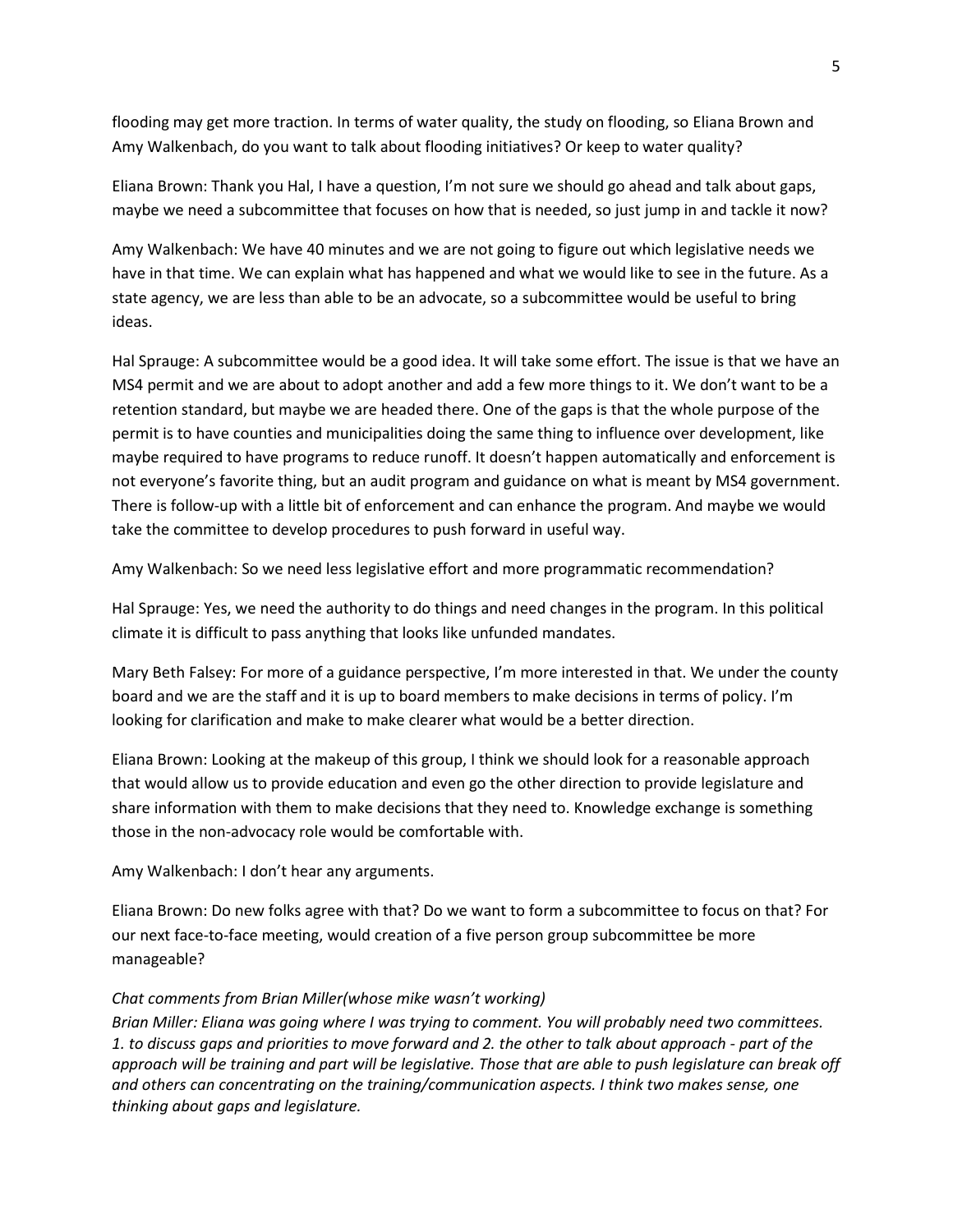Mary Beth Falsey: Create guidance for municipalities in that regard?

Eliana Brown: Hal suggested looking to see if authority for counties to form commissioning already exists. And provide decision makers education about stormwater issues so info exchange can go both ways.

Hal Sprauge: Education and outreach program is great and takes time and money but no one is assigned. It should be ongoing but everyone agrees that we need more education and outreach to the public and to the public works folks. What Mike suggested about authority to commissions is a good concept and if counties want it, finding authority, giving authority and promoting authority. A subcommittee can help move this forward and Illinois EPA can help develop tools and materials for guidance training and enforcement program.

Amy Walkenbach: Hal is saying what's being discussed in two separate workgroups. Education and outreach for municipalities and counties, understanding MS4s and stormwater. Other groups make recommendations to Illinois EPA and legislature. Most folks are not looking for additional legislation but looking for education opportunities.

Nancy Williamson: In working with counties, what are the stoppages for counties to become an active authority? If a County with authority can develop a stormwater ordinance it lays the path for their communities to have a base ordinance (expanding active stormwater control exponentially.) Recently Winnebago opted out to be given authority when NE area counties were given the authority Boone County still has not finished required work to develop their ordinance and some Counties need their hands held through the process. They can't implement because they have no funding and need someone with expertise to help guide this process with them. (Funding counties to develop a good ordinance might be a good expenditure?)

Mike Warner: Interested in being involved in a stormwater group, projects can have multiple benefits stormwater can provide multiple benefits. IDNR does collaborate with IEPA and have extensive database and if it is ruled out as allowance, county won't take action until flood happens. Nancy, we were trying to tell Boone to not start big.

Nancy Williamson: Flooding gets everybody's attention and is related to water quality. Flooding issue and funding: its effect on water quality needs to be defined in order for some communities with limited staff expertise and elected officials with no expertise to understand funding opportunities when water quality is the driving factor to obtain funding.

Eliana Brown: Rick, talk about programs you worked on in past on educating legislatures?

Rick Winkel: This circles back to funding, coming up with a program that trains and gets the word out. The strategy in place is legislature and linked to funding. The mechanism in place is an option.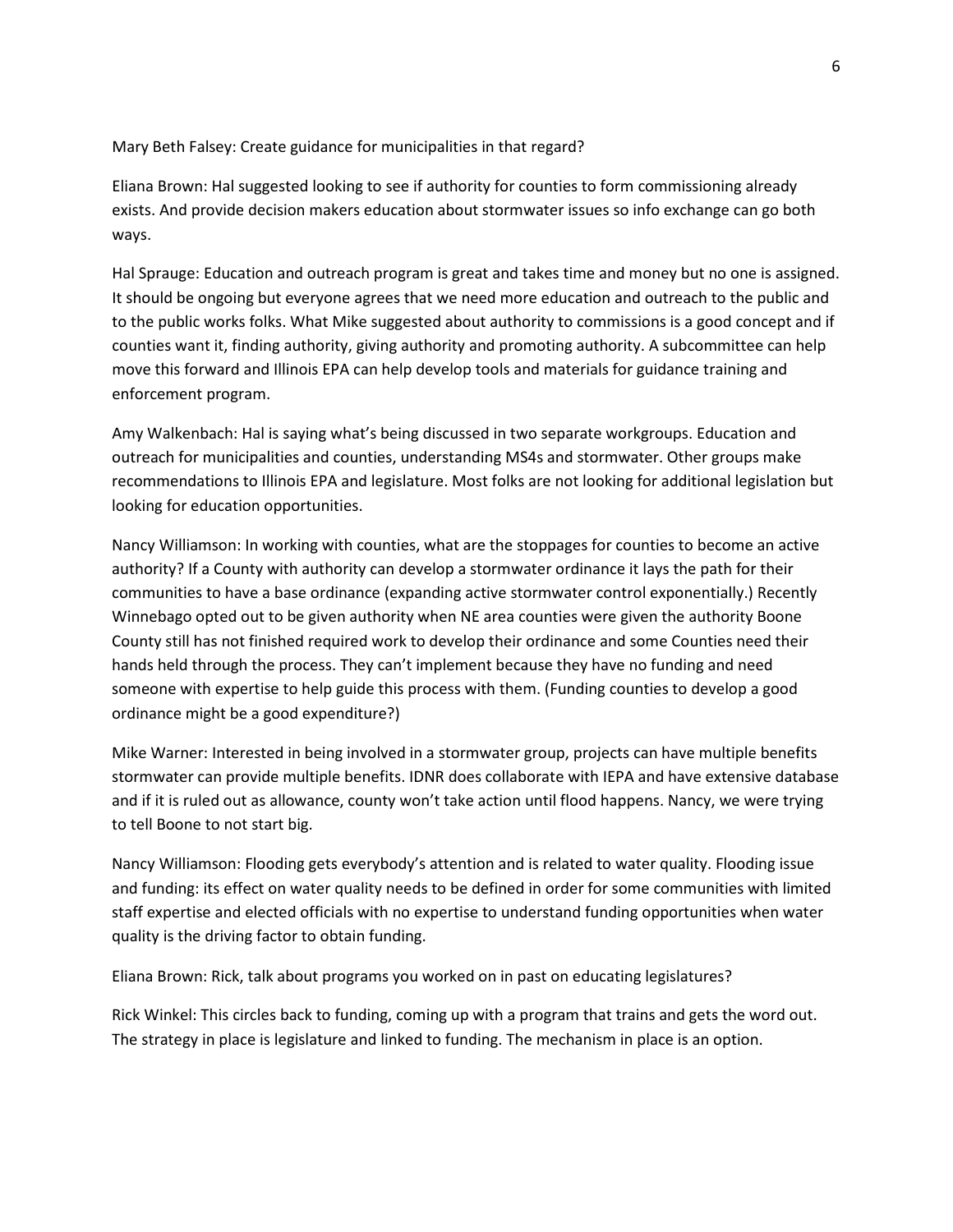Mike Warner: In the State Revolving Loan Fund, we have a small grants program and issue \$12,000 to grassroots watershed groups for startup and I don't know if can be considered to an existing program and see if a stormwater group gets legs.

Hal Sprauge: We have to solidify the authority. And it's clear that municipalities in Illinois have authority to do stormwater programs. Going back to funding, using the State Revolving Fund is sometimes used for projects or used to develop if county or municipality did a fee program, is that something they could provide funding for?

Amy Walkenbach: That is under consideration in rule making.

Eliana Brown: Do we want to have one or two subcommittees? Lyndsey is on the line and I was wondering if you can talk about what the Ag commodity groups have done. Lyndsey are you there? She's no longer here it appears. So I will talk. Agricultural commodity groups have a very coordinated outreach effort to reach farmers about nutrients that includes 11 roadshows. They have been very effective. So, do we see this as one committee or two committees? Thoughts?

Hal Sprauge: A smaller group with targeted focus can maybe get more things done.

Eliana Brown: Contact Amy if you would like to be on subcommittees.

Amy Walkenbach: By legislative, do you mean subgroup that would work on statewide programmatic solutions?

Eliana Brown: Yes, does the education committee talk to MS4s or do they also talk to legislators?

Mary Beth Falsey: What it does currently or what it could do?

Eliana Brown: What could the charge be? What would you want to see in that? Amy, what you are asking is somewhat figuring out bills to bring to legislature and recommendations.

Hal Sprauge: Try to define one project for each group to do. Have the name for each committee as the name of committee. This is the idea for education outreach and enforcement.

Nancy Williamson: For outreach, I would be interested to see what roadshows there are (aside from flooding) for local MS4 communities to look at that, especially expanded extensively to nutrients, pollution, and wildlife. Bridge the gap to get people to care more about it than flooding.

Eliana Brown: For roadshows, I can send you a link and audience is farmers and farmers want to avoid future regulation. I think you mentioned that flooding bring most people interested in this.

Hal Sprauge: Green infrastructure study can be folded into MS4s eventually so we got to talk about it, but if you want to have subcommittees, funding and outreach MS4s etc.

Eliana Brown: Group one is Rick and Hal and the other group two is outreach, communication, and education.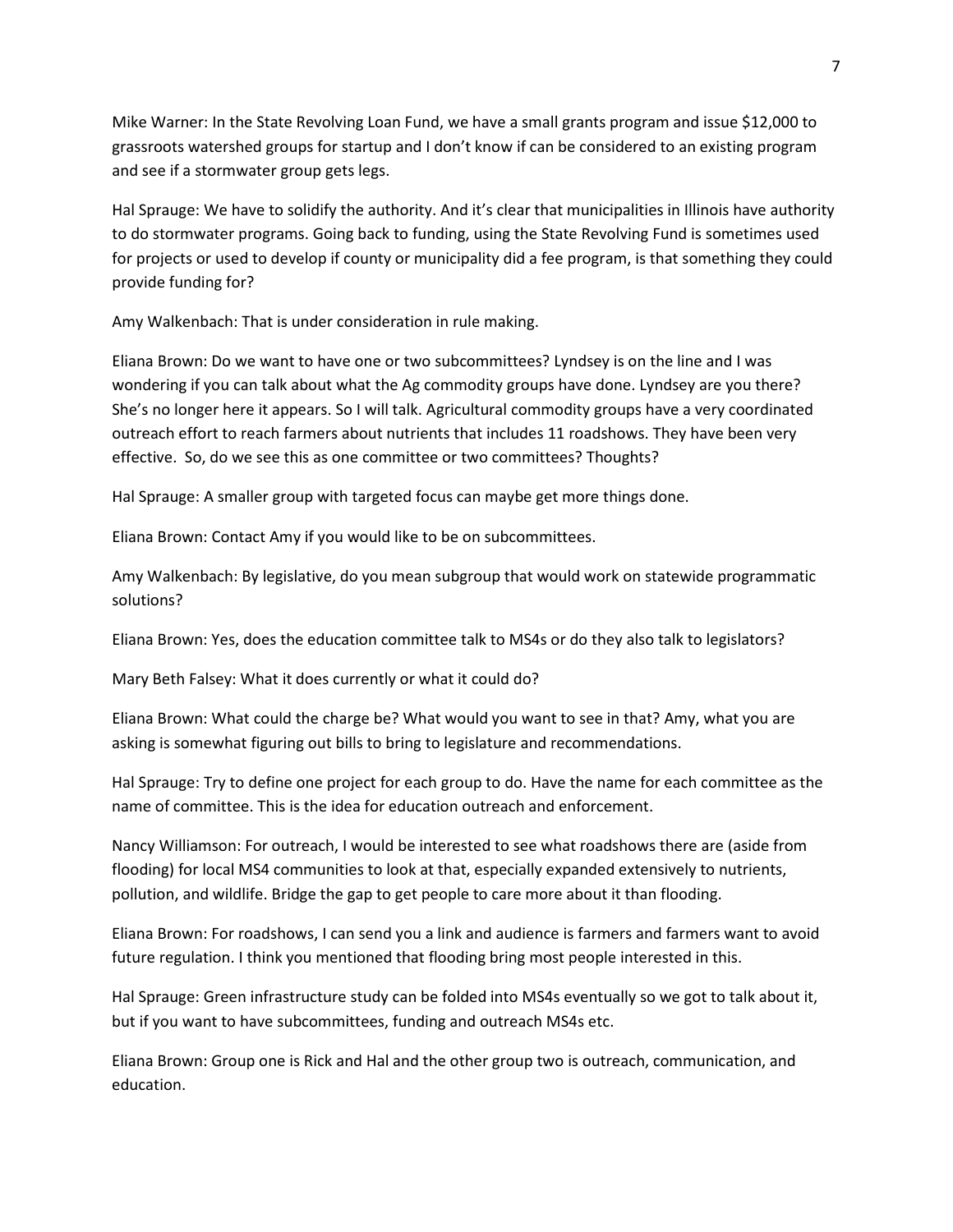John Sloan: Is the goal to get MS4 to use more green infrastructure and is that the purpose? Or to educate MS4s about green infrastructure?

Amy Walkenbach: One of many things. Down from implementing BMPs green infrastructure to maintaining to how to enforce stormwater regulations to how to report stormwater progress to the state and twice and many things as what I mentioned.

## *Comments from Brian Miller*

*Brian Miller: There are three things needed. 1. identifying gaps in legislature and rules 2. figuring how to move that forward 3. then education coordination like the ag folks do. The question is how to lump those three things into two committees. It sounds like they are moving to two buckets: 1) a group to think about training for legislature and rules stuff and 2) a group like the ag folks have. Group 1 is people like Hal and Rick. Group 2 is like the communication/outreach folks for the various groups.*

Eliana Brown: So in the last six minutes that we have, to get to next steps, it sounds like we need two subcommittees. Does anyone object to funding/legislation and outreach, education, and communication?

Amy Walkenbach: I will suggest that Eliana and I and Hal work on these and get it out for comment.

Stephen McCracken: As a side note, we need to look at a way to reduce phosphorus and nitrate in water. It sounds like this is turning into green infrastructure group. Has green infrastructure been decided the only way for doing that?

Amy Walkenbach: Illinois EPA leans toward that way but we need others to bring ideas.

Stephen McCracken: There are other things that need to be looked at, rushing into two groups, and we don't have answers in scientific sense.

Amy Walkenbach: We aren't going into this with preconceived outcomes. Getting information about water quality problem and not just flooding. Stormwater commissions are so important and they have to have different ways of addressing those.

Eliana Brown: So Amy, Hal, and I it is a good suggestion that we look at what these two subcommittees can be. In the last two minutes, other things to recap is to email me if you are interested in being sector representative for the Policy Working Group and email me if you are interested in serving as co-chair. No objections to Amy Walkenbach acting as chair? Amy Walkenbach as chair, so search for co-chair will continue. We should figure out who should serve on those. April is our face to face meeting. Please let me know what should be covered.

Hal Sprauge: I have a call and will circle back to you and Amy later.

Alec Davis: Sources of nutrients in urban stormwater. Talk about it in general terms but thing about how nutrients get into stormwater in the first place and work on that.

Eliana Brown: Do you have someone to speak for that? Steve McCracken?